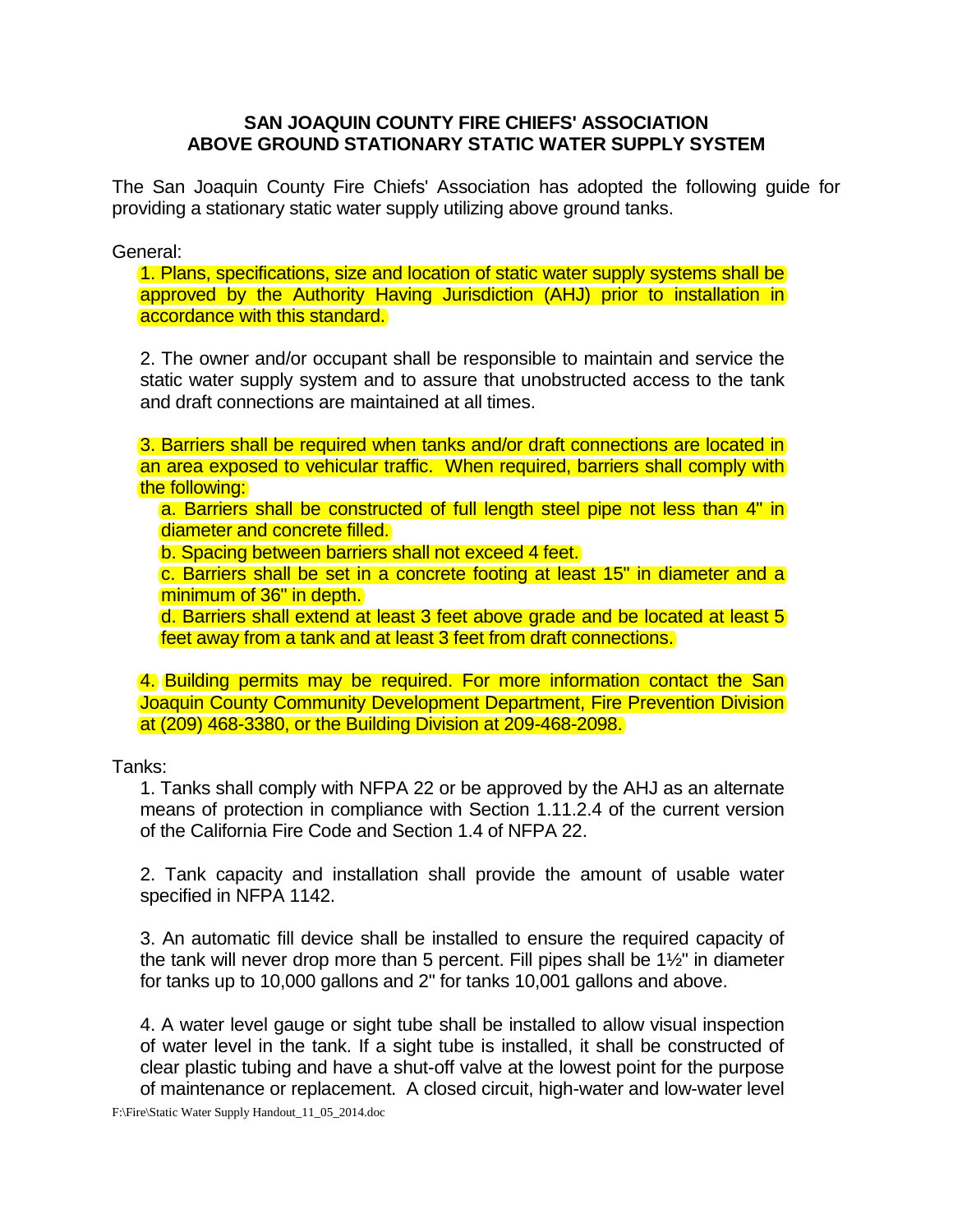electronic alarm shall be permitted in place of the gauge and sight tube where acceptable to the AHJ.

5. The tank shall be equipped with a venting system to eliminate the possibility of collapse. The vent shall be at least 6" diameter or the same size as the discharge outlet on the tank, whichever is larger. The vent shall be and protected to keep foreign matter and debris from entering the tank.

6. When more than one tank is required, the manifold connecting the tanks shall be a minimum of 6" in diameter. The connection between tanks shall be made at the lowest possible location on the tanks and shall allow all usable water in all of the tanks to be used without re-attachment. Tanks cannot be connected in series.

7. Each single tank and each tank connected to a manifold shall have a lockable butterfly valve at the discharge outlet from the tank to the manifold or have a monitored valve communicating with a central station alarm.

8. Foundation systems shall comply with Chapter 16 of the current version of the California Building Code or have an alternate design acceptable to the AHJ.

9. The discharge outlet of every suction tank shall be equipped with an antivortex plate assembly in compliance with NFPA 22, Section 14.2.13.

## **Draft Connections:**

1. The discharge outlet from the tank shall be at least 6" diameter with a lockable butterfly valve. Any piping from the tank to a remote draft connection shall be a minimum of 6" diameter.

2. Draft connections at the tank shall be equipped with a 6" lockable butterfly valve connected to the type of outlet specified by each individual fire district.

3. Installations which use a dry hydrant over 75 feet from the tank or out of line of sight shall have a lockable butterfly valve at the tank and at the draft connection. Draft connections may not exceed a distance of 150 feet from the tank without engineered hydraulic calculations.

4. The centerline of the outlet of the draft connection shall be placed from 24" to 36" above grade (grade of fire apparatus using draft connection).